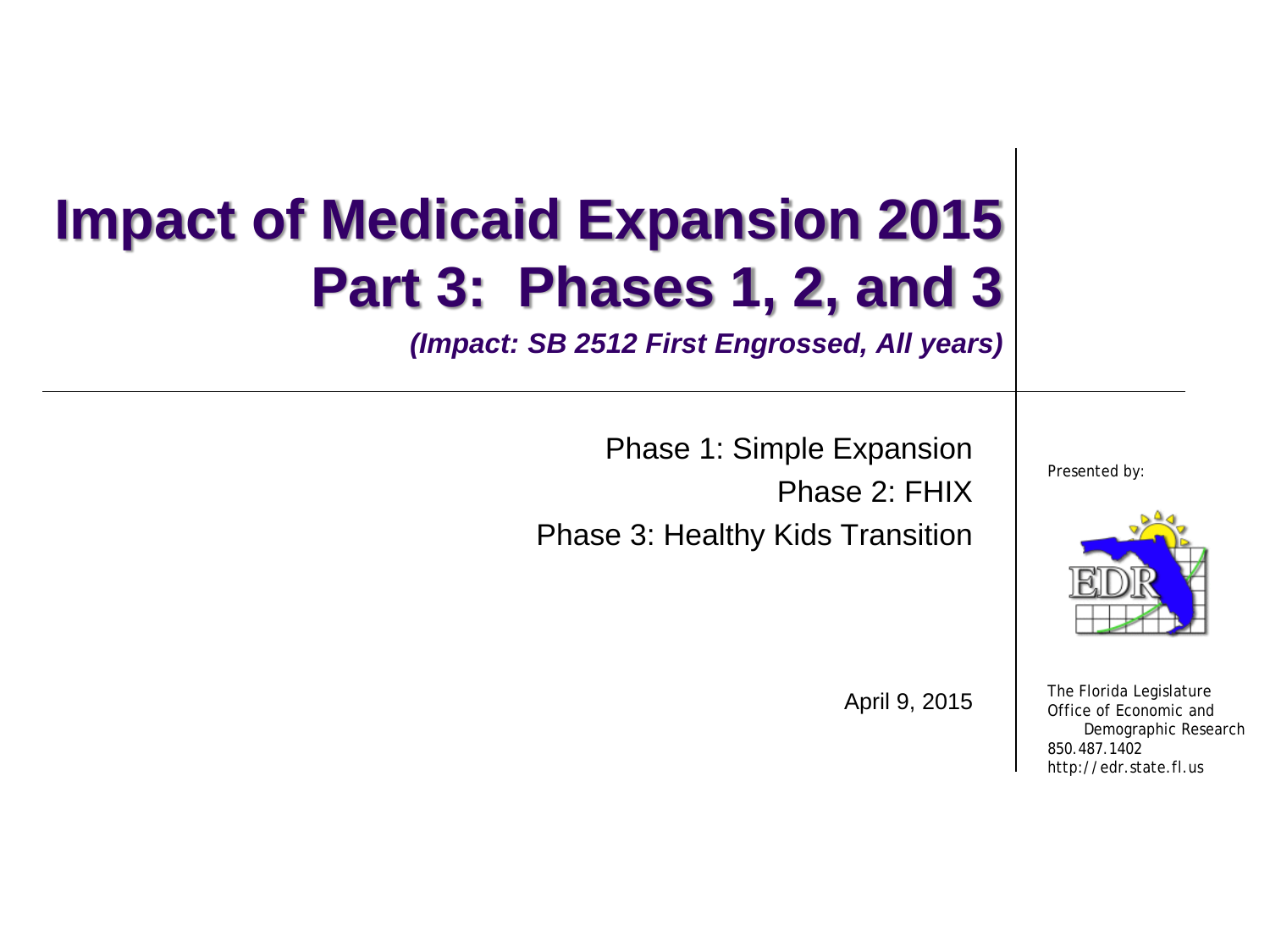- Phase 3 is interpreted to have two independent and simultaneously occurring components:
	- The continuation of Phase Two without further changes.
	- The transition of Florida Healthy Kids Title XXI to the FHIX marketplace.
- This analysis assumes that each of the three eligibility requirements for the FHIX Program  $[(1)(a); (1)(b);$  and  $(1)(c)]$  provided in s. 409.723, Florida Statutes, stands alone and should be evaluated in that manner. The following is from Section 5 of the bill:

409.723 Participation.—

- (1) ELIGIBILITY.—In order to participate in FHIX, an individual must be a resident and must meet the following requirements, as applicable:
	- (a) Qualify as a newly eligible enrollee, who must be an individual as described in s. 1902(a)(10)(A)(i)(VIII) of the Social Security Act or s. 2001 of the Affordable Care Act and as may be further defined by federal regulation.
	- (b) Meet and maintain the responsibilities under subsection(4).
	- (c) Qualify as a participant in the Florida Healthy Kids program under s. 624.91, subject to the implementation of Phase Three under s. 409.727.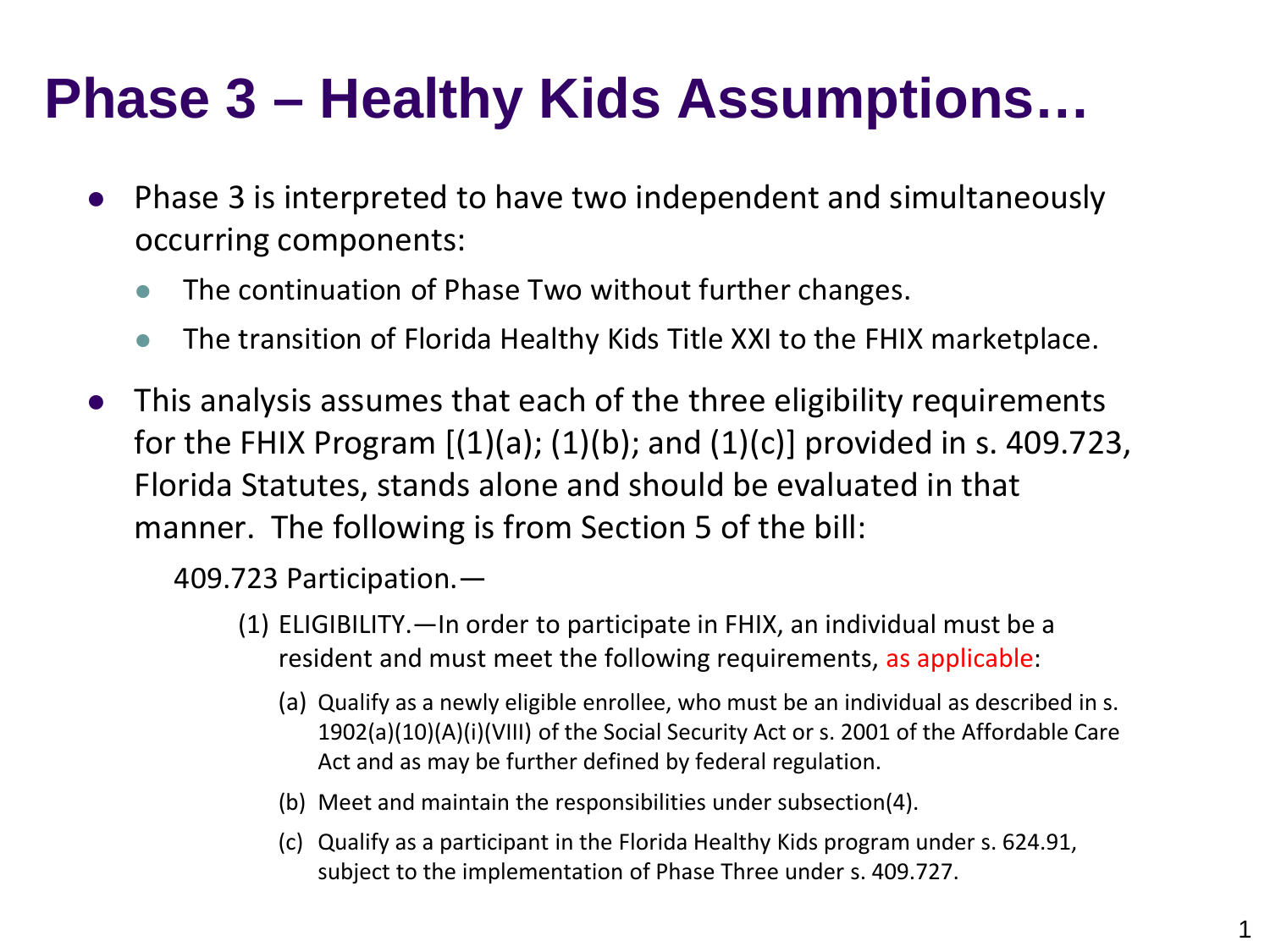- For Phase 3, the bill language states:
	- $(4)(b)$  Eligibility during this phase is based on meeting the requirements of Phase Two and s. 409.723(1)(c).
- This analysis assumes that Phase 3 eligibility for adults aged 19-64 is contingent upon meeting the requirements outlined in s. 409.723 (1)(a) and (1)(b), while eligibility for Florida Healthy Kids children aged 5-18 eligibility is contingent upon meeting the requirements of s. 409.723 (1)(c), Florida Statutes. As these are distinct qualifying populations, the analysis effectively treats the "and" used in the bill language as an "or".
- This assumption is further supported by the distinction between the terms enrollee and Healthy Kids enrollee.
	- **•** Proposed sections 409.727(4)(c), (e), and (f) of the Florida Statutes concern all enrollees, while the language in sections 409.727(4)(a), (d), and (g) only addresses Florida Healthy Kids enrollees.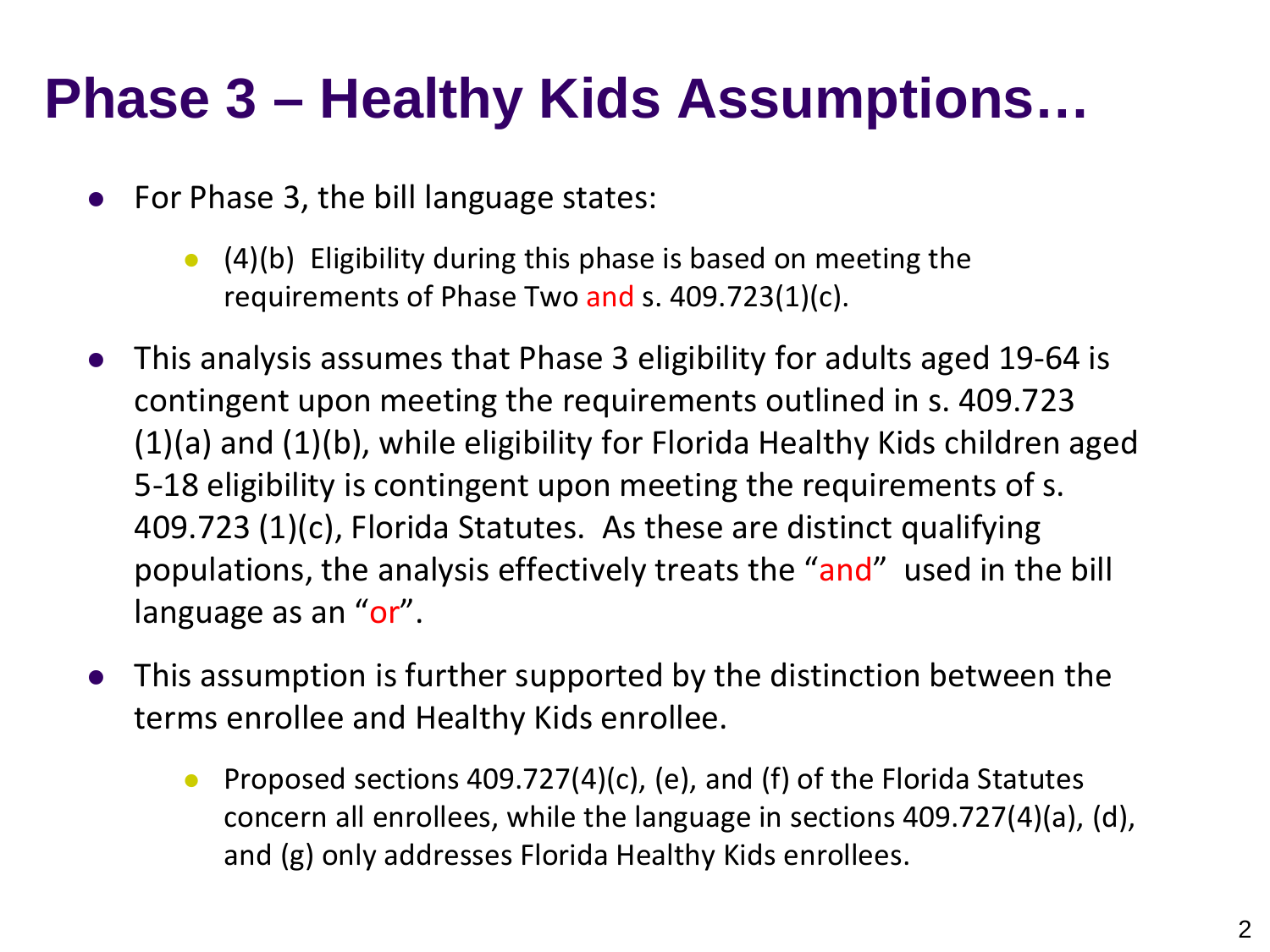The eligibility requirements are assumed to correspond with the three phases of the program as follows:

| <b>Eligibility Requirements</b>         | <b>Phase 1</b> | <b>Phase 2</b> | Phase 3   |
|-----------------------------------------|----------------|----------------|-----------|
| <b>Adults Aged 19-64</b>                | (a)            | (a) 8(b)       | (a) & (b) |
| Florida Healthy Kids Children Aged 5-18 |                |                |           |

- This analysis further assumes that the Healthy Kids children (current and new) will be exempt from the "Participant Responsibilities" listed below:
	- Annually provide evidence of participation in one of the following activities:
		- **•** Proof of employment.
		- **•** On-the-job training or job placement activities.
		- **•** Pursuit of educational opportunities.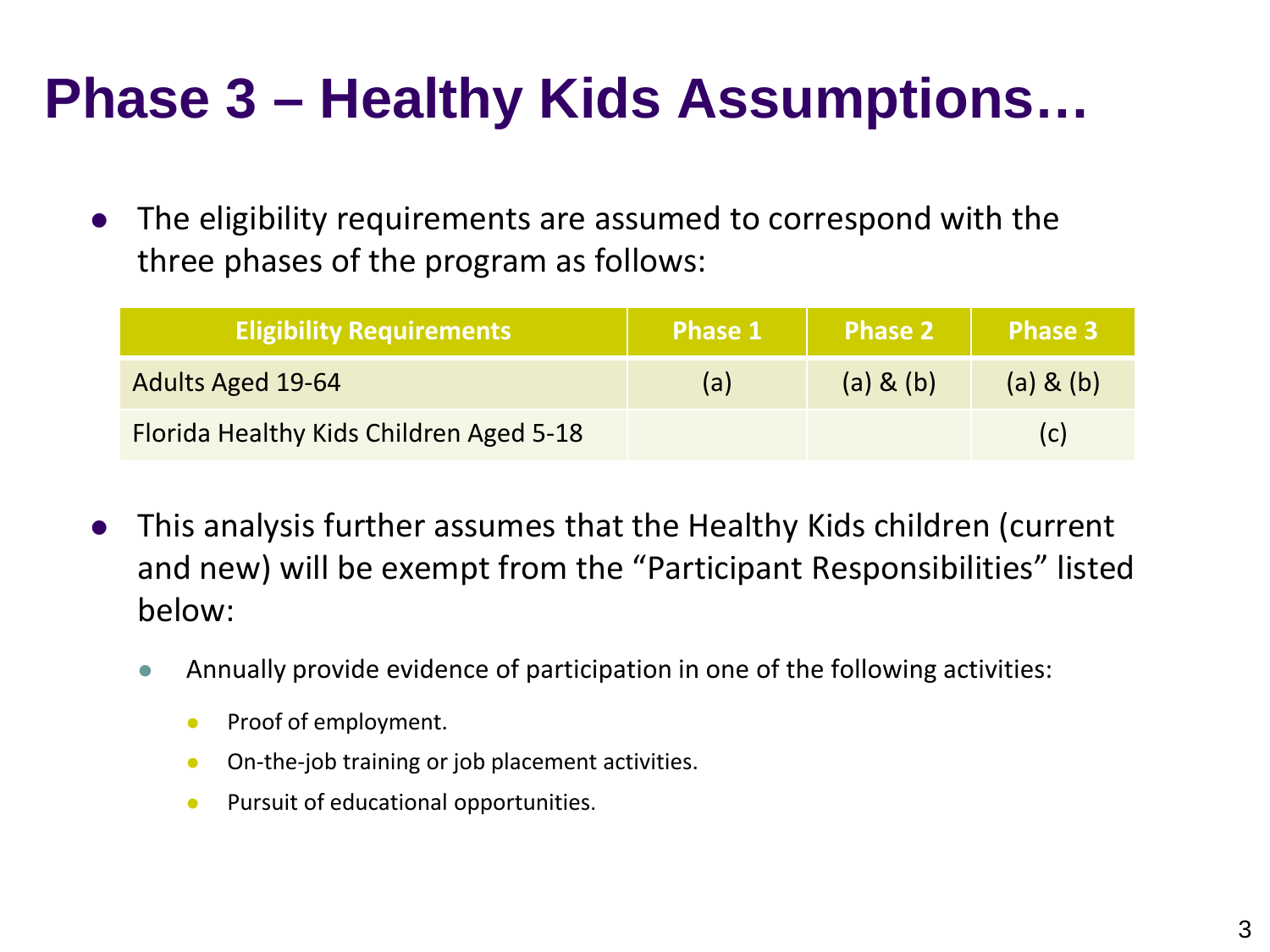# **Phase 3 – Healthy Kids Transition…**

- Current Healthy Kids Title XXI (133% 200% FPL):
	- Current enrollees will transition to FHIX on July 1, August 1, and September 1 2016 (one-third each month).
	- The monthly premium amount for these children will be the maximum \$25 because all have family incomes above 100% FPL (the current average monthly premium is \$12.48; the shift to FHIX will reduce costs to the state due to the increase in premiums).
- Current Healthy Kids Full Pay (above 200% FPL):
	- This analysis assumes Healthy Kids Full Pay enrollees will not be eligible for the FHIX marketplace (today, these families pay 100% of their insurance costs; if they transition to FHIX, they would receive heavily subsidized insurance).
	- Instead of moving to FHIX, Full Pay enrollees will shift to private insurance coverage on July 1, 2016.
	- The private insurance coverage that this population selects will be subject to the Insurance Premium Tax, thereby increasing state Insurance Premium Tax collections.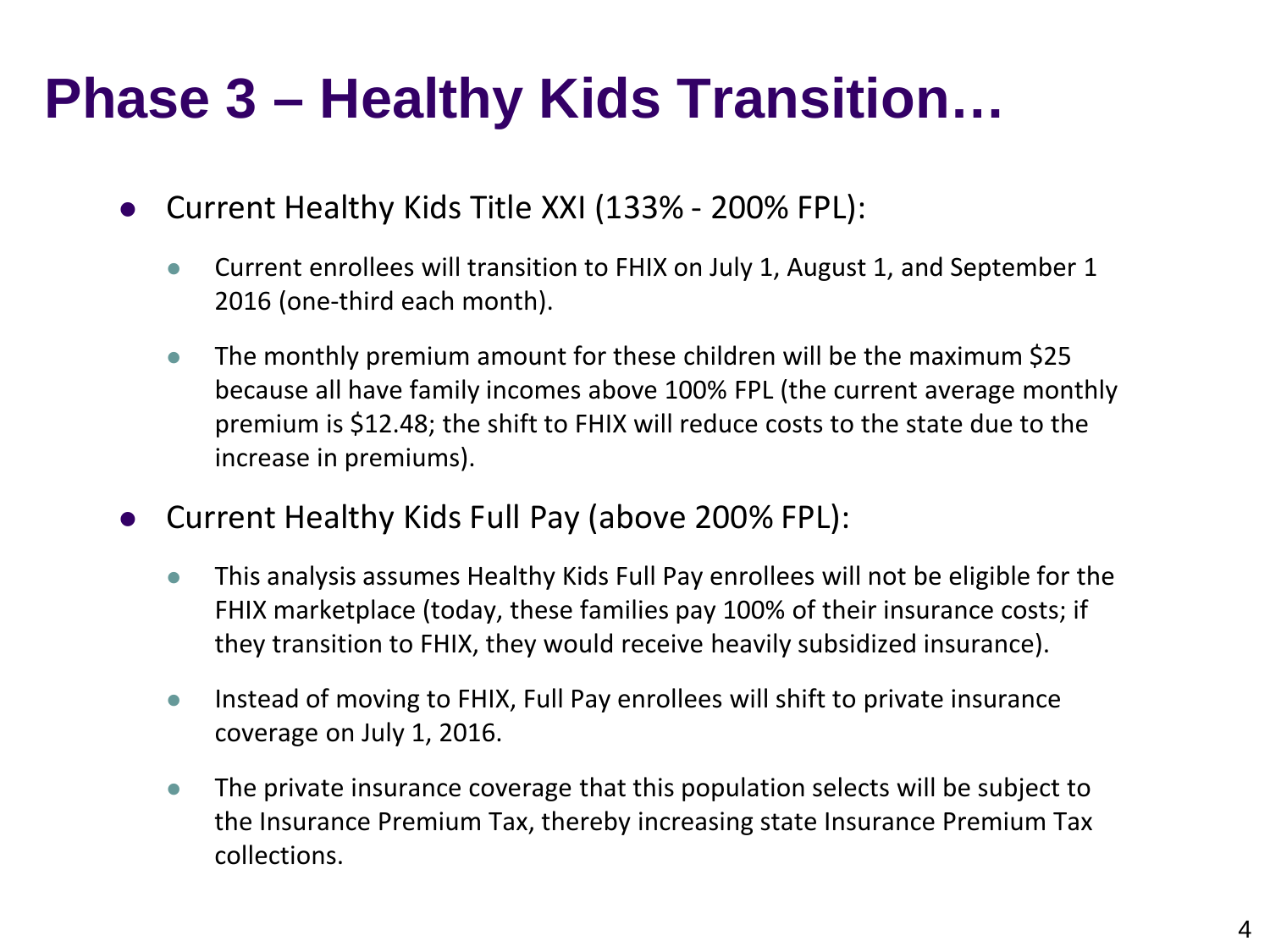- All Phase 3 participants will pay premiums in a timely manner.
- The relative shares of Federal and State expenditures for Healthy Kids in FHIX will be determined by the Enhanced FMAP, which was estimated by the February 2015 Social Services Estimating Conference (SSEC) and is currently used by the Healthy Kids program.
- Premiums will be deducted from total expenses before application of the Federal/State split, mirroring the current Healthy Kids program.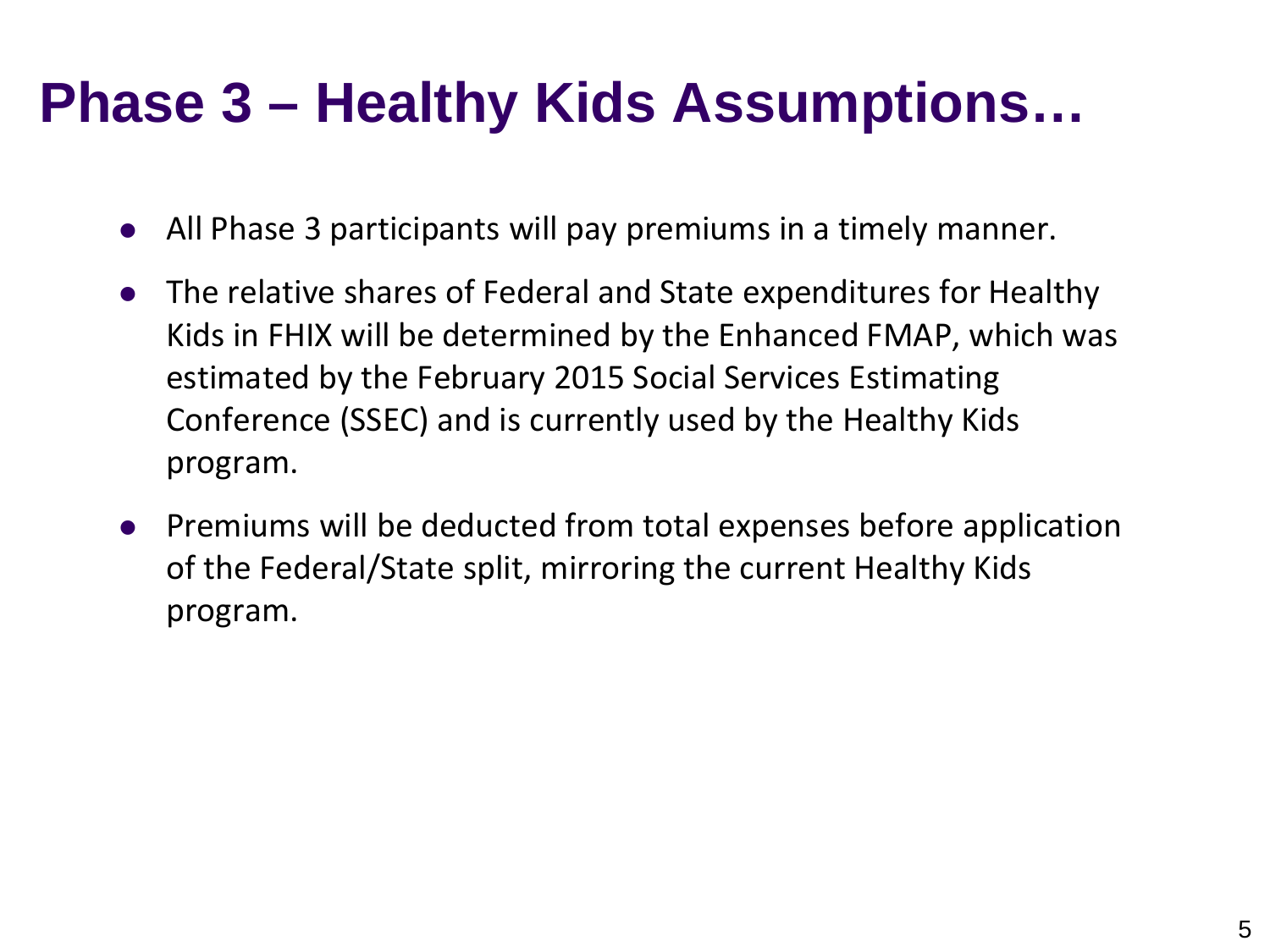### **Phase 3 – Healthy Kids Title XXI Fiscal Impact...**

| Phase 3 - Healthy Kids Title XXI               | FY 2015-16  | FY 2016-17    | FY 2017-18    | FY 2018-19    | FY 2019-20    |
|------------------------------------------------|-------------|---------------|---------------|---------------|---------------|
| <b>Average Monthly Enrollees</b>               |             | 158,837       | 162,305       | 164,740       | 167,211       |
| <b>Total Expenditures</b>                      |             | \$249,670,639 | \$265,319,749 | \$280,071,684 | \$295,643,500 |
| Average FMAP                                   |             | 95.79%        | 95.93%        | 96.04%        | 78.96%        |
| Healthy Kids Title XXI w/o SB 2512             |             |               |               |               |               |
| Monthly Family Premium Contribution            |             | \$12.48       | \$12.48       | \$12.48       | \$12.48       |
| <b>Total Enrollee Premium Revenue</b>          |             | \$23,787,379  | \$24,306,797  | \$24,671,412  | \$25,041,469  |
| <b>Total Net Expenditures</b>                  |             |               |               |               |               |
| (Premium Revenue subtracted)                   | Phase 3 Not | \$225,883,260 | \$241,012,952 | \$255,400,272 | \$270,602,030 |
| <b>Federal Expenditures</b>                    | in Effect   | \$216,372,540 | \$231,198,830 | \$245,283,139 | \$213,078,298 |
| <b>State Expenditures</b>                      |             | \$9,510,720   | \$9,814,122   | \$10,117,133  | \$57,523,732  |
| Healthy Kids Title XXI w/SB 2512               |             |               |               |               |               |
| Monthly Family Premium Contribution            |             | \$25.00       | \$25.00       | \$25.00       | \$25.00       |
| <b>Total Enrollee Premium Revenue</b>          |             | \$45,686,508  | \$48,691,500  | \$49,421,900  | \$50,163,200  |
| <b>Total Net Expenditures</b>                  |             |               |               |               |               |
| (Premium Revenue subtracted)                   |             | \$203,984,131 | \$216,628,249 | \$230,649,784 | \$245,480,300 |
| <b>Federal Expenditures</b>                    |             | \$195,389,990 | \$207,807,178 | \$221,513,348 | \$193,251,430 |
| <b>State Expenditures</b>                      |             | \$8,594,141   | \$8,821,071   | \$9,136,436   | \$52,228,870  |
| State Impact: Phase 3 - Healthy Kids Title XXI |             | ( \$916, 578) | (5993, 051)   | ( \$980, 697) | (\$5,294,863) |

Notes:

- Positive Impact = Additional Cost; Negative Impact = Savings

- Figures for Healthy Kids without SB 2512 are from the February 2015 SSEC.

- It is assumed that the Healthy Kids FMAP would apply to Phase 3 Expenditures as it is currently applied to Healthy Kids Expenditures.

- Expenditures were computed monthly and summarized on the table above; see Supplemental Materials for underlying monthly analysis.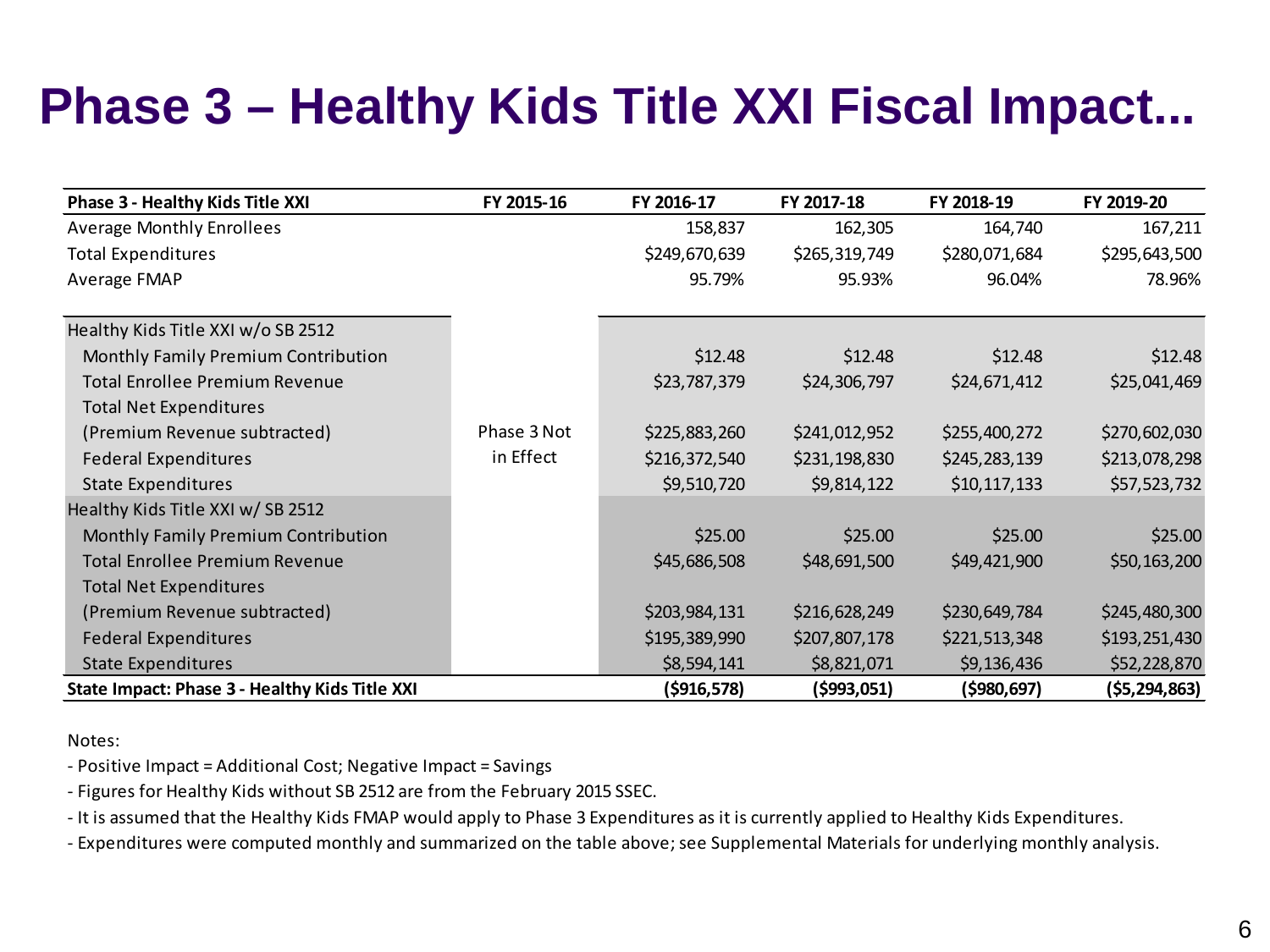### **Phase 3 – Healthy Kids Full Pay Fiscal Impact…**

| Phase 3 - Healthy Kids Full Pay               | FY 2015-16  | FY 2016-17   | FY 2017-18   | FY 2018-19   | FY 2019-20   |
|-----------------------------------------------|-------------|--------------|--------------|--------------|--------------|
| Healthy Kids Full Pay w/o SB 2512             |             |              |              |              |              |
| <b>Average Monthly Enrollees</b>              |             | 37,607       | 37,607       | 37,607       | 37,607       |
| <b>Total Expenditures</b>                     |             | \$59,563,224 | \$59,563,224 | \$59,563,224 | \$59,563,224 |
| <b>Total Enrollee Premium Revenue</b>         |             | \$59,563,224 | \$59,563,224 | \$59,563,224 | \$59,563,224 |
| <b>Total Net Expenditures</b>                 |             |              |              |              |              |
| (Premium Revenue subtracted)                  |             | \$0          | \$0          | \$0          | \$0          |
| <b>Federal Expenditures</b>                   |             | \$0          | \$0          | \$0          | \$0          |
| <b>State Expenditures</b>                     | Phase 3 Not | \$0          | \$0          | \$0          | \$0          |
| Healthy Kids Full Pay w/SB 2512               | in Effect   |              |              |              |              |
| <b>Average Monthly Enrollees</b>              |             | $\Omega$     | $\mathbf{0}$ | $\Omega$     | $\mathbf 0$  |
| Monthly Family Premium Contribution           |             | \$0          | \$0          | \$0          | \$0          |
| <b>Total Enrollee Premium Revenue</b>         |             | \$0          | \$0          | \$0          | \$0          |
| <b>Total Net Expenditures</b>                 |             |              |              |              |              |
| (Premium Revenue subtracted)                  |             | \$0          | \$0          | \$0          | \$0          |
| <b>Federal Expenditures</b>                   |             | \$0          | \$0          | \$0          | \$0          |
| <b>State Expenditures</b>                     |             | \$0          | \$0          | \$0          | \$0          |
| State Impact: Phase 3 - Healthy Kids Full Pay |             | \$0          | \$0          | \$0          | \$0          |

Notes:

- Figures for Healthy Kids without SB 2512 are from the February 2015 SSEC.

- Expenditures were computed monthly and summarized on the table above; see Supplemental Materials for underlying monthly analysis.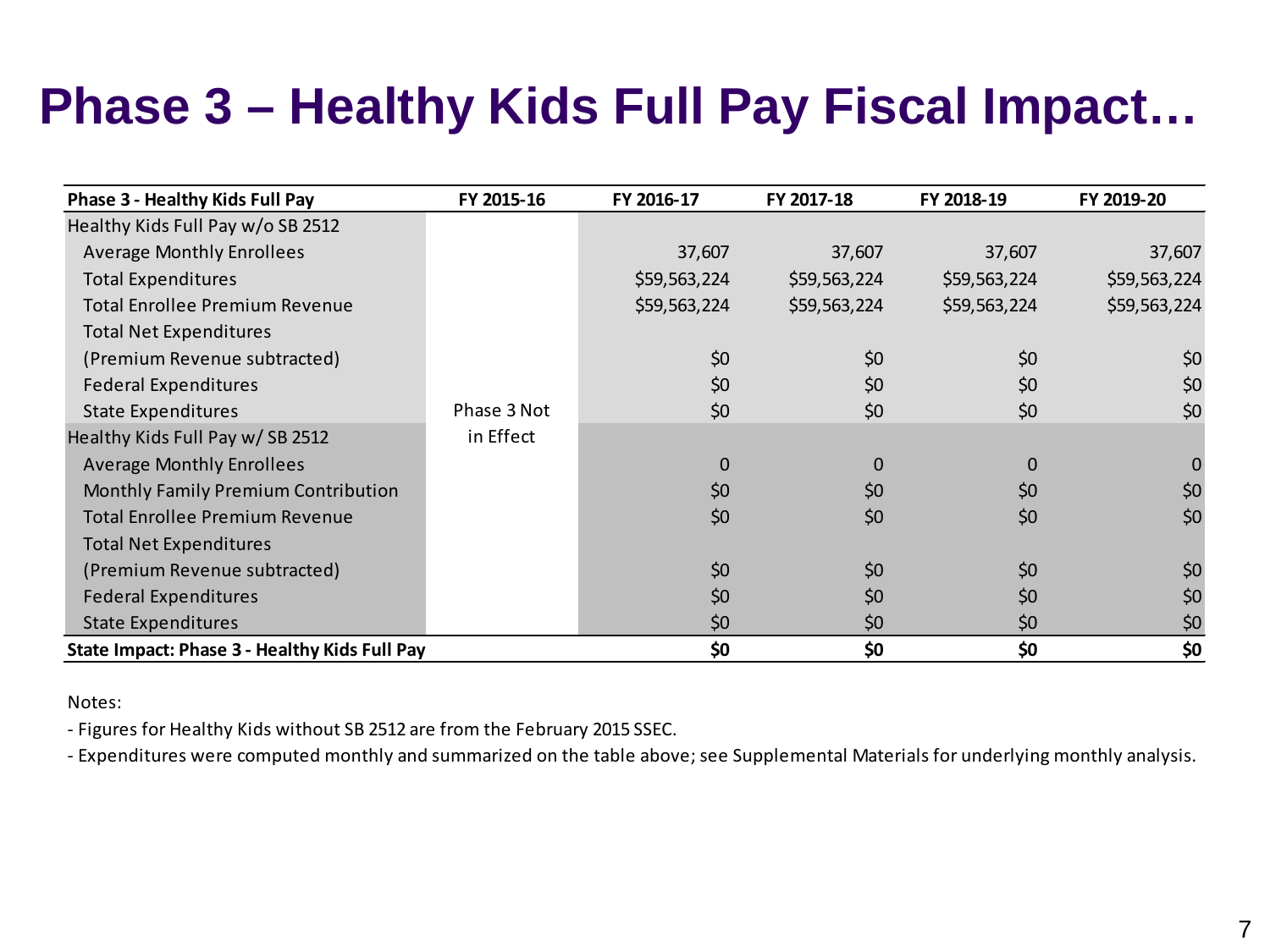### **Phases 1, 2, and 3 – Annual Expenditures…**

| Phases 1, 2, and 3 - Annual Expenditures         | FY 2015-16      | FY 2016-17      | FY 2017-18      | FY 2018-19      | FY 2019-20      |
|--------------------------------------------------|-----------------|-----------------|-----------------|-----------------|-----------------|
| Expansion, Crowd out, and Medically Needy        |                 |                 |                 |                 |                 |
| Enrollees                                        | Varies by Month | 390,650         | 395,478         | 400,282         | 405,048         |
| Expenditures                                     | \$2,608,558,179 | \$2,050,446,176 | \$2,112,416,159 | \$2,176,557,459 | \$2,242,889,303 |
| <b>Enrollee Premium Revenue</b>                  | \$32,089,126    | \$77,988,980    | \$78,958,272    | \$79,922,591    | \$80,879,530    |
| Net Expenditures (Premium Revenue                |                 |                 |                 |                 |                 |
| subtracted)                                      | \$2,576,469,053 | \$1,972,457,196 | \$2,033,457,887 | \$2,096,634,868 | \$2,162,009,773 |
| <b>Expansion FMAP</b>                            | 100.00%         | 97.50%          | 94.50%          | 93.50%          | 91.50%          |
| Federal Expenditures w/o Phase 3 Healthy Kids    | \$2,576,469,053 | \$1,923,145,766 | \$1,921,617,703 | \$1,960,353,601 | \$1,978,238,943 |
| State Expenditures w/o Phase 3 Healthy Kids      | \$0             | \$49,311,430    | \$111,840,184   | \$136,281,266   | \$183,770,831   |
|                                                  |                 |                 |                 |                 |                 |
| Healthy Kids Title XXI                           |                 |                 |                 |                 |                 |
| Enrollees                                        |                 | 158,837         | 162,305         | 164,740         | 167,211         |
| Expenditures                                     |                 | \$249,670,639   | \$265,319,749   | \$280,071,684   | \$295,643,500   |
| Enrollee Premium Revenue                         | Phase 3 Not     | \$45,686,508    | \$48,691,500    | \$49,421,900    | \$50,163,200    |
| Net Expenditures (Premium Revenue                | in Effect       |                 |                 |                 |                 |
| subtracted)                                      |                 | \$203,984,131   | \$216,628,249   | \$230,649,784   | \$245,480,300   |
| <b>Expansion FMAP</b>                            |                 | 95.79%          | 95.93%          | 96.04%          | 78.96%          |
| <b>Federal Expenditures Phase 3 Healthy Kids</b> |                 | \$195,389,990   | \$207,807,178   | \$221,513,348   | \$193,251,430   |
| <b>State Expenditures Phase 3 Healthy Kids</b>   |                 | \$8,594,141     | \$8,821,071     | \$9,136,436     | \$52,228,870    |
|                                                  |                 |                 |                 |                 |                 |
| Federal Expenditures Phases 1, 2, and 3          | \$2,576,469,053 | \$2,118,535,756 | \$2,129,424,881 | \$2,181,866,949 | \$2,171,490,373 |
| State Expenditures Phases 1, 2, and 3            | \$0             | \$57,905,571    | \$120,661,255   | \$145,417,703   | \$235,999,700   |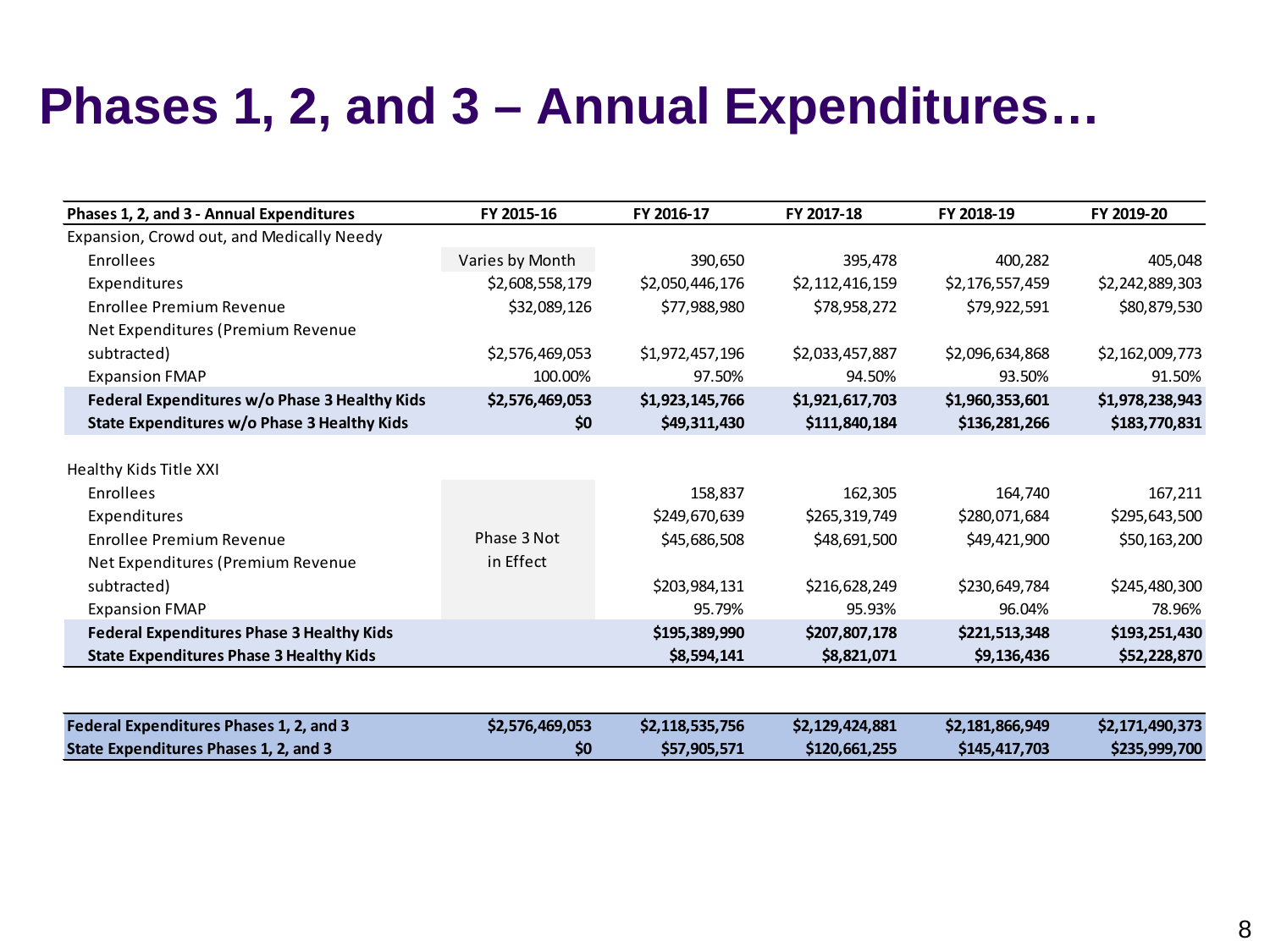### **Phases 1, 2, and 3 – Medicaid Coverage…**

| Phases 1, 2, and 3 Medicaid Coverage Summary    | FY 2015-16  | FY 2016-17 | FY 2017-18  | FY 2018-19  | FY 2019-20  |
|-------------------------------------------------|-------------|------------|-------------|-------------|-------------|
| Medicaid Expansion Population                   | 742,677     | 753,446    | 764,167     | 774,835     | 785,423     |
| FHIX Phase 1 Enrolled                           | 742,677     |            |             |             |             |
| FHIX Phase 2 Enrolled                           | 339,806     | 344,733    | 349,639     | 354,520     | 359,364     |
| FHIX Phase 2 or 3 Disenrolled/Not Enrolled      | 402,871     | 408,713    | 414,528     | 420,315     | 426,059     |
| <b>Percent of Population Not Enrolled</b>       | 54.2%       | 54.2%      | 54.2%       | 54.2%       | 54.2%       |
| Crowd out Population                            | 20,031      | 20,031     | 20,031      | 20,031      | 20,031      |
| FHIX Phase 1 Enrolled                           | 0           |            |             |             |             |
| FHIX Phase 2 Enrolled                           | 20,031      | 20,031     | 20,031      | 20,031      | 20,031      |
| FHIX Phase 2 or 3 Disenrolled/Not Enrolled      | 0           | 0          | $\mathbf 0$ | $\mathbf 0$ | 0           |
| <b>Percent of Population Not Enrolled</b>       | 0.0%        | 0.0%       | 0.0%        | $0.0\%$     | 0.0%        |
| Medically Needy Shift                           | 25,964      | 25,886     | 25,808      | 25,731      | 25,653      |
| FHIX Phase 1 Enrolled                           | 25,964      |            |             |             |             |
| FHIX Phase 2 Enrolled                           | 25,964      | 25,886     | 25,808      | 25,731      | 25,653      |
| FHIX Phase 2 or 3 Disenrolled/Not Enrolled      | $\Omega$    | $\Omega$   | $\Omega$    | $\Omega$    |             |
| <b>Percent of Population Not Enrolled</b>       | 0.0%        | 0.0%       | 0.0%        | 0.0%        | 0.0%        |
| Medically Needy Children and Pregnant Women     |             |            |             |             |             |
| Population                                      | 937         | 934        | 931         | 928         | 925         |
| Medically Needy Medicaid Enrolled               | 937         | 934        | 931         | 928         | $\mathbf 0$ |
| Medically Needy Medicaid Disenrolled/Not        |             |            |             |             |             |
| Enrolled <sup>1</sup>                           | $\mathbf 0$ | 0          | $\mathbf 0$ | $\mathbf 0$ | 925         |
| <b>Percent of Population Not Enrolled</b>       | 0.0%        | 0.0%       | 0.0%        | 0.0%        | 100.0%      |
| Medically Needy Non Pregnant Adults 19-64 above |             |            |             |             |             |
| 133%                                            | 3.212       | 3,203      | 3.193       | 3.184       | 3,174       |
| Medically Needy Medicaid Enrolled               | $\Omega$    | 0          | $\Omega$    | $\Omega$    | $\Omega$    |
| Medically Needy Medicaid Disenrolled/Not        |             |            |             |             |             |
| Enrolled                                        | 3,212       | 3,203      | 3,193       | 3,184       | 3,174       |
| <b>Percent of Population Not Enrolled</b>       | 100.0%      | 100.0%     | 100.0%      | 100.0%      | 100.0%      |
| Medically Needy Adults 65+ All Income Levels    | 1,902       | 1,896      | 1,891       | 1,885       | 1,879       |
| Medically Needy Medicaid Enrolled               | $\Omega$    | $\Omega$   | $\Omega$    | $\Omega$    | $\Omega$    |
| Medically Needy Medicaid Disenrolled/Not        |             |            |             |             |             |
| Enrolled                                        | 1,902       | 1,896      | 1,891       | 1,885       | 1,879       |
| <b>Percent of Population Not Enrolled</b>       | 100.0%      | 100.0%     | 100.0%      | 100.0%      | 100.0%      |
| Healthy Kids Title XXI                          |             | 158,837    | 162,305     | 164,740     | 167,211     |
| Healthy Kids or FHIX Enrolled                   |             | 158,837    | 162,305     | 164,740     | 167,211     |
| Healthy Kids or FHIX Disenrolled/Not Enrolled   |             | 0          | 0           | 0           | 0           |
| <b>Percent of Population Not Enrolled</b>       | Phase 3 not | 0.0%       | 0.0%        | 0.0%        | $0.0\%$     |
|                                                 | in effect   |            |             |             |             |
| Healthy Kids Full Pay                           |             | 37,607     | 37,607      | 37,607      | 37,607      |
| Healthy Kids or FHIX Enrolled                   |             | 0          | 0           | 0           | 0           |
| Healthy Kids or FHIX Disenrolled/Not Enrolled   |             | 37,607     | 37,607      | 37,607      | 37,607      |
| <b>Percent of Population Not Enrolled</b>       |             | 100.0%     | 100.0%      | 100.0%      | 100.0%      |
| Total all groups                                | 794,723     | 1,001,839  | 1,015,933   | 1,028,940   | 1,041,904   |
| <b>Total Enrolled</b>                           | 386,737     | 550,420    | 558,714     | 565,950     | 572,259     |
| <b>Total Disenrolled/Not Enrolled</b>           | 407,986     | 451,419    | 457,219     | 462,991     | 469,645     |
| <b>Percent of Population Not Enrolled</b>       | 51.3%       | 45.1%      | 45.0%       | 45.0%       | 45.1%       |

Phase 3 Healthy Kids

<sup>1</sup>Children and pregnant women are disenrolled from the Medically Needy program when it ends on October 1, 2019.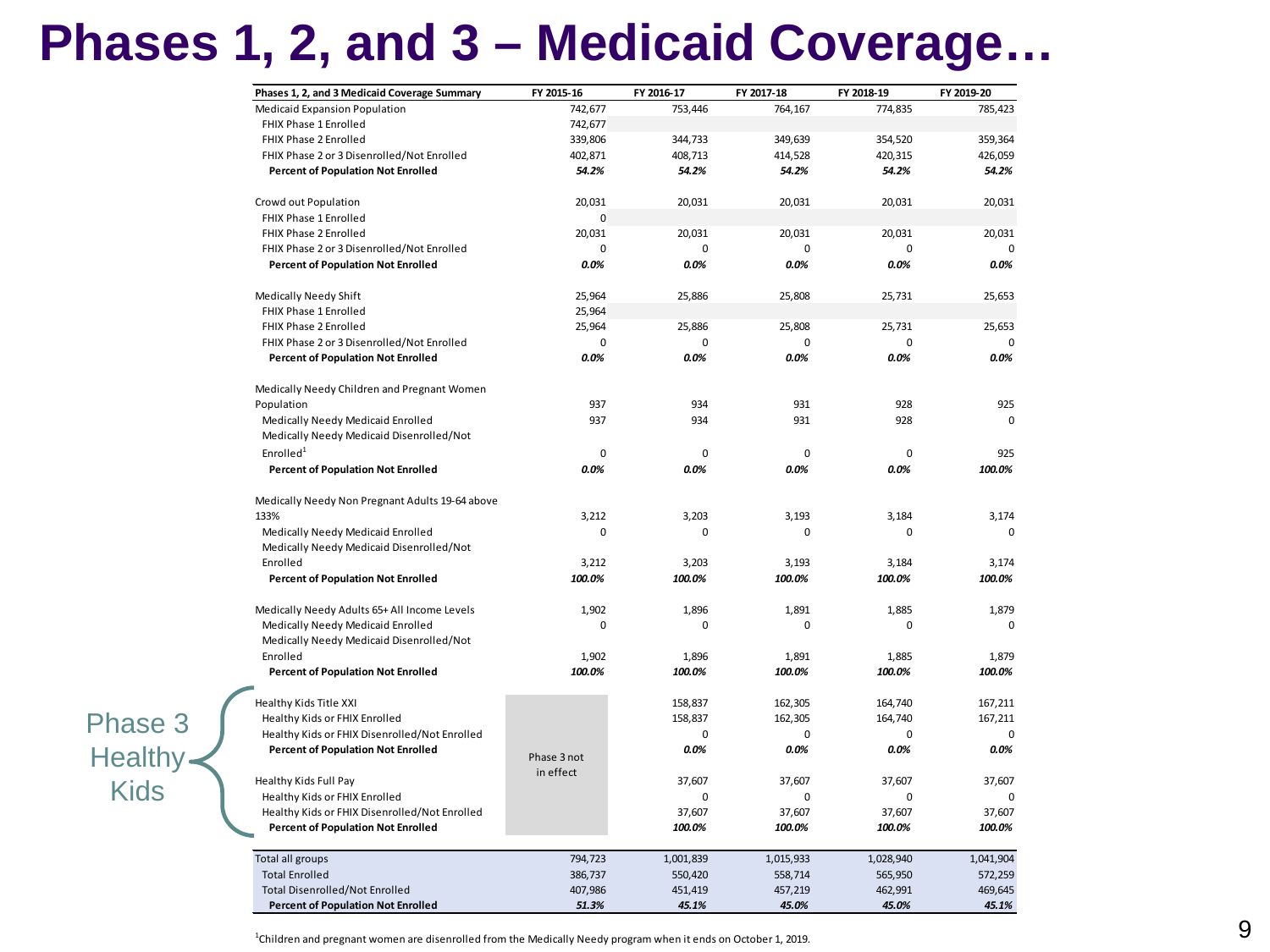#### **Phases 1, 2, and 3 – Insurance Premium Tax...**

|                                                                | <b>Insurance Premium Tax</b> |                                                             |                |                |                |
|----------------------------------------------------------------|------------------------------|-------------------------------------------------------------|----------------|----------------|----------------|
|                                                                | FY 2015-16                   | FY 2016-17                                                  | FY2017-18      | FY 2018-19     | FY 2019-20     |
| Phase 1 - Impact of Simple Expansion                           | (57, 226, 394)               | (56, 187, 003)                                              | (56, 570, 490) | (56,807,356)   | (57, 108, 618) |
| Phase 2 - Impact of Crowd Out Leaving Private Insurance        | \$0                          | (5403, 304)                                                 | (5311, 722)    | (5307, 841)    | (5317, 198)    |
| Phase 2 - Impact of FHIX Plan Selection                        |                              | \$0 Indeterminate Indeterminate Indeterminate Indeterminate |                |                |                |
| <b>Impact of Disenrolled</b>                                   |                              | \$0 Indeterminate Indeterminate Indeterminate Indeterminate |                |                |                |
| Phase 3 - Impact of Healthy Kids Full Pay Purchasing Insurance | $50^{\circ}$                 | \$362,106                                                   | \$629,801      | \$525,205      | \$548,440      |
| Total Cash Impact of Insurance Premium Tax                     | (\$7,226,394)                | (56, 228, 201)                                              | (56, 252, 411) | (56, 589, 992) | (56, 877, 376) |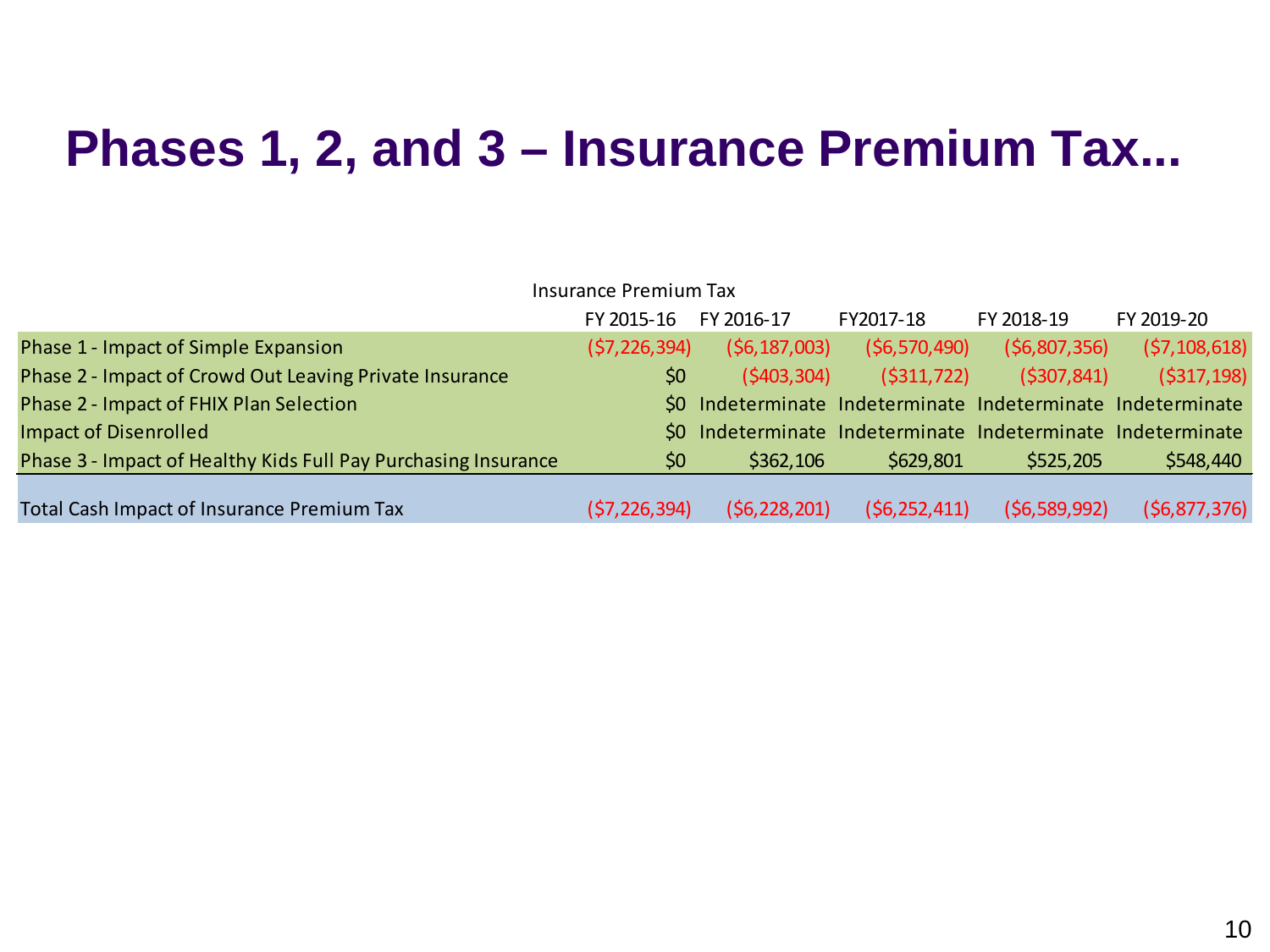#### **Overall Fiscal Impacts...**

| <b>Expansion Program</b>       |          | FY 2015-16               | FY 2016-17 |              | FY 2017-18 |              | FY 2018-19 |              | FY 2019-20 |              |
|--------------------------------|----------|--------------------------|------------|--------------|------------|--------------|------------|--------------|------------|--------------|
|                                | Caseload | State \$\$\$             | Caseload   | State \$\$\$ | Caseload   | State \$\$\$ | Caseload   | State \$\$\$ | Caseload   | State \$\$\$ |
| Uninsured Presenters (new)*    | 742,677  |                          | 753,446    | (75.1)       | 764.167    | (172.3)      | 774.835    | (212.3)      | 785.423    | (289.3)      |
| Crowd-Out (new)                | 122.704  | $\overline{\phantom{0}}$ | 122.704    | (12.2)       | 122.704    | (27.6)       | 122.704    | (33.5)       | 122,704    | (45.0)       |
| Medically Needy Shift (net)**  |          | 237.4                    |            | 218.9        |            | 200.2        |            | 193.5        |            | 180.4        |
| Medicaid Subtotal              | 865.381  | 237.4                    | 876,150    | 131.6        | 886,871    | 0.3          | 897,539    | (52.3)       | 908.127    | (153.9)      |
| Insurance Premium Revenue Adj. |          | (8.9)                    |            | (8.0)        |            | (8.4)        |            | (8.7)        |            | (9.1)        |
| <b>Total</b>                   | 865,381  | 228.5                    | 876,150    | 123.6        | 886.871    | (8.1)        | 897,539    | (61.0)       | 908,127    | (163.0)      |

| SB 2512 Phases 1 and 2         |             | FY 2015-16               | FY 2016-17               |              | FY 2017-18               |              | FY 2018-19               |              | FY 2019-20               |              |
|--------------------------------|-------------|--------------------------|--------------------------|--------------|--------------------------|--------------|--------------------------|--------------|--------------------------|--------------|
|                                | Caseload*** | State \$\$\$             | Caseload                 | State \$\$\$ | Caseload                 | State \$\$\$ | Caseload                 | State \$\$\$ | Caseload                 | State \$\$\$ |
| Uninsured Presenters (new)*    | 339,806     | $\overline{\phantom{0}}$ | 344.733                  | (32.5)       | 349,639                  | (75.0)       | 354,520                  | (92.1)       | 359,364                  | (125.7)      |
| Crowd-Out (new)                | 20,301      |                          | 20,031                   | (1.9)        | 20,031                   | (4.3)        | 20,031                   | (5.2)        | 20,031                   | (7.0)        |
| Medically Needy Shift (net) +  |             | 237.4                    | $\overline{\phantom{0}}$ | 219.0        | $\overline{\phantom{a}}$ | 200.5        | $\overline{\phantom{a}}$ | 193.9        | $\overline{\phantom{a}}$ | 180.8        |
| Medically Needy Sunset#        | N/A         | 33.6                     | N/A                      | 44.2         | N/A                      | 44.1         | N/A                      | 44.0         | N/A                      | 47.1         |
| Phase 1 and 2 Subtotal         | 360,107     | 271.0                    | 364,764                  | 228.8        | 369,670                  | 165.3        | 374,551                  | 140.6        | 379,395                  | 95.2         |
| Insurance Premium Revenue Adi. |             | (7.2)                    |                          | (6.6)        |                          | (6.9)        |                          | (7.1)        | $\overline{\phantom{0}}$ | (7.4)        |
| <b>Total</b>                   | 360,107     | 263.8                    | 364,764                  | 222.2        | 369,670                  | 158.4        | 374,551                  | 133.5        | 379,395                  | 87.8         |
| <b>Compared to</b>             |             |                          |                          |              |                          |              |                          |              |                          |              |
| <b>Expansion Program</b>       | $-505.274$  | $+35.3$                  | $-511.386$               | $+98.6$      | $-517.201$               | $+166.5$     | $-522.988$               | $+194.5$     | $-528.732$               | $+250.8$     |

| SB 2512 Phases 1, 2, and 3        |             | FY 2015-16               |                          | FY 2016-17   | FY 2017-18 |              | FY 2018-19 |              | FY 2019-20 |              |
|-----------------------------------|-------------|--------------------------|--------------------------|--------------|------------|--------------|------------|--------------|------------|--------------|
|                                   | Caseload*** | State \$\$\$             | Caseload                 | State \$\$\$ | Caseload   | State \$\$\$ | Caseload   | State \$\$\$ | Caseload   | State \$\$\$ |
| Uninsured Presenters (new)*       | 339,806     | $\overline{\phantom{0}}$ | 344,733                  | (32.5)       | 349,639    | (75.0)       | 354,520    | (92.1)       | 359,364    | (125.7)      |
| Crowd-Out (new)                   | 20,301      |                          | 20,031                   | (1.9)        | 20,031     | (4.3)        | 20,031     | (5.2)        | 20,031     | (7.0)        |
| Medically Needy Shift (net) +     |             | 237.4                    | $\overline{\phantom{a}}$ | 219.0        |            | 200.5        | -          | 193.9        | -          | 180.8        |
| Medically Needy Sunset ††         | N/A         | 33.6                     | N/A                      | 44.2         | N/A        | 44.1         | N/A        | 44.0         | N/A        | 47.1         |
| Healthy Kids Title XXI $\ddagger$ | N/A         | N/A                      |                          | 0.9          |            | 1.0          |            | 1.0          |            | 5.3          |
| Phase 1, 2, and 3 Subtotal        | 360,107     | 271.0                    | 364,764                  | 229.7        | 369,670    | 166.3        | 374,551    | 141.6        | 379,395    | 100.5        |
| Insurance Premium Revenue Adj.    |             | (7.2)                    |                          | (6.2)        |            | (6.3)        |            | (6.6)        |            | (6.9)        |
| <b>Total</b>                      | 360,107     | 263.8                    | 364,764                  | 223.5        | 369,670    | 160.0        | 374,551    | 135.0        | 379,395    | 93.6         |
| <b>Compared to</b>                |             |                          |                          |              |            |              |            |              |            |              |
| <b>Expansion Program</b>          | $-505,274$  | $+35.3$                  | $-511,386$               | $+99.9$      | $-517,201$ | $+168.1$     | $-522,988$ | $+196.0$     | -528,732   | $+256.6$     |
| <b>Compared to</b>                |             |                          |                          |              |            |              |            |              |            |              |
| SB 2512 Phases 1 and 2            | 0           | 0.0                      |                          | $+1.3$       | 0          | $+1.6$       | 0          | $+1.5$       | 0          | $+5.8$       |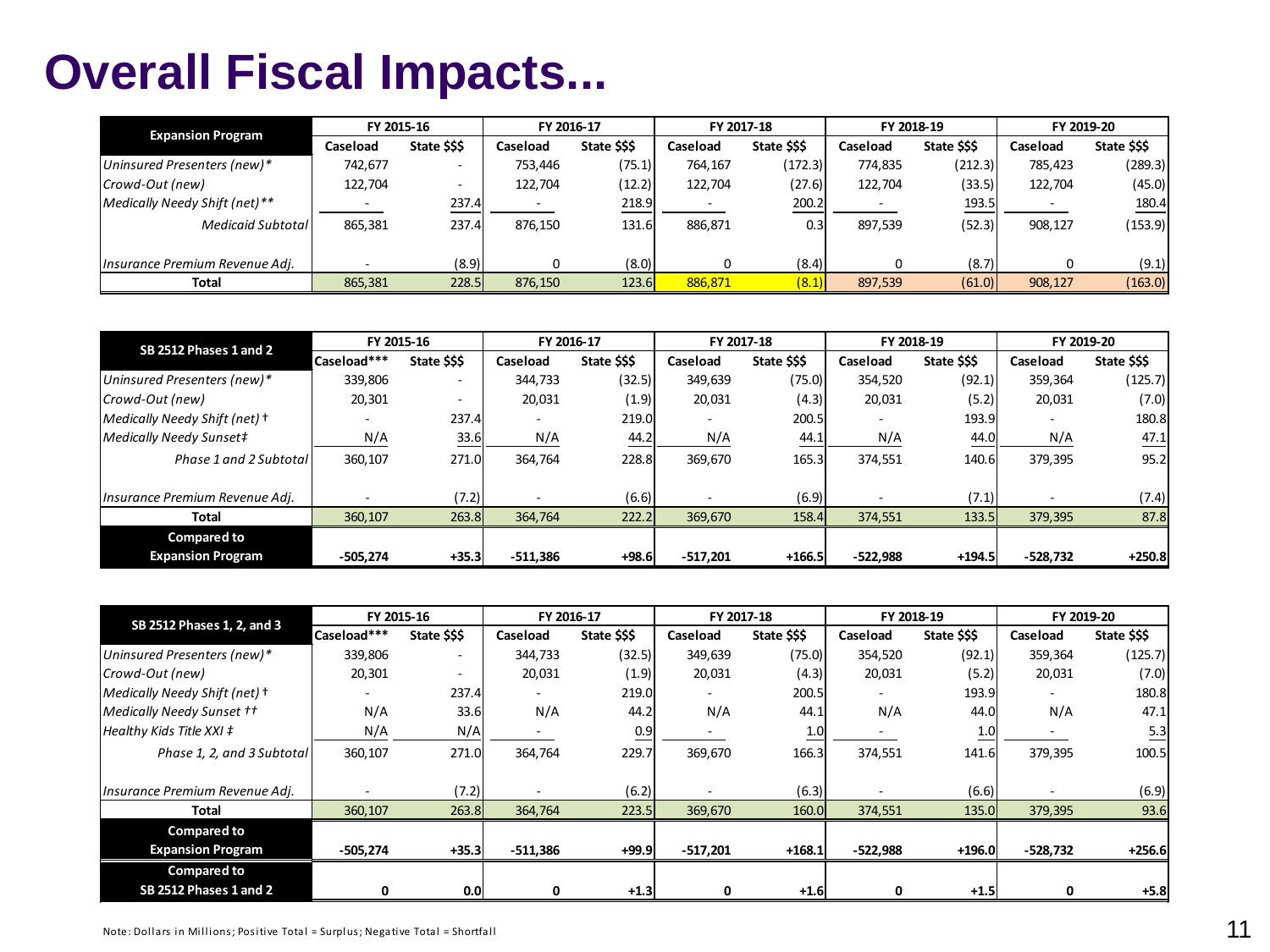### **Overall Fiscal Impacts Table Notes...**

\*Includes qualifying persons on the waitlist for the APD Developmental Services Waiver and service recipients in the DCF Substance Abuse and Mental Health Program.

- \*\*Assumes approximately 26,000 non-pregnant adults aged 19-64 shift from the Medically Needy Program to the Expansion Program, with no other changes.
- \*\*\* The caseload figures for FY 2015-16 represent the number enrolled at the end of the fiscal year.
- † Assumes approximately 26,000 non-pregnant adults aged 19-64 under 133% FPL shift from the Medically Needy Program to Phase 1 and 2. State savings result from the higher federal match rate for Phase 1 and 2 expenditures and from enrollee premium payments, which are exclusive to Phase 2.
- ages 65+ at all income levels (about 5,100 individuals in total) will be disenrolled from the program October 1, 2015. Children and pregnant women (about 930 individuals in total) will be disenrolled when the program is terminated on October 1, 2019. State savings in this row result from the disenrollment of these individuals at these points in time. †† Caseload in this row is not shown because individuals are included in current Medicaid program enrollment numbers. Non-pregnant adults ages 19-64 above 133% FPL and adults
- for those above 100% FPL). Assumes approximately 38,000 Healthy Kids Full Pay enrollees will transition to private insurance coverage on July 1, 2016 because they will not have a path to insurance through the FHIX marketplace. ‡ State savings result from the increase in enrollee premium payments for Healthy Kids Title XXI from \$12.48 per month (February 2015 SSEC) to \$25.00 per month (cost sharing rate